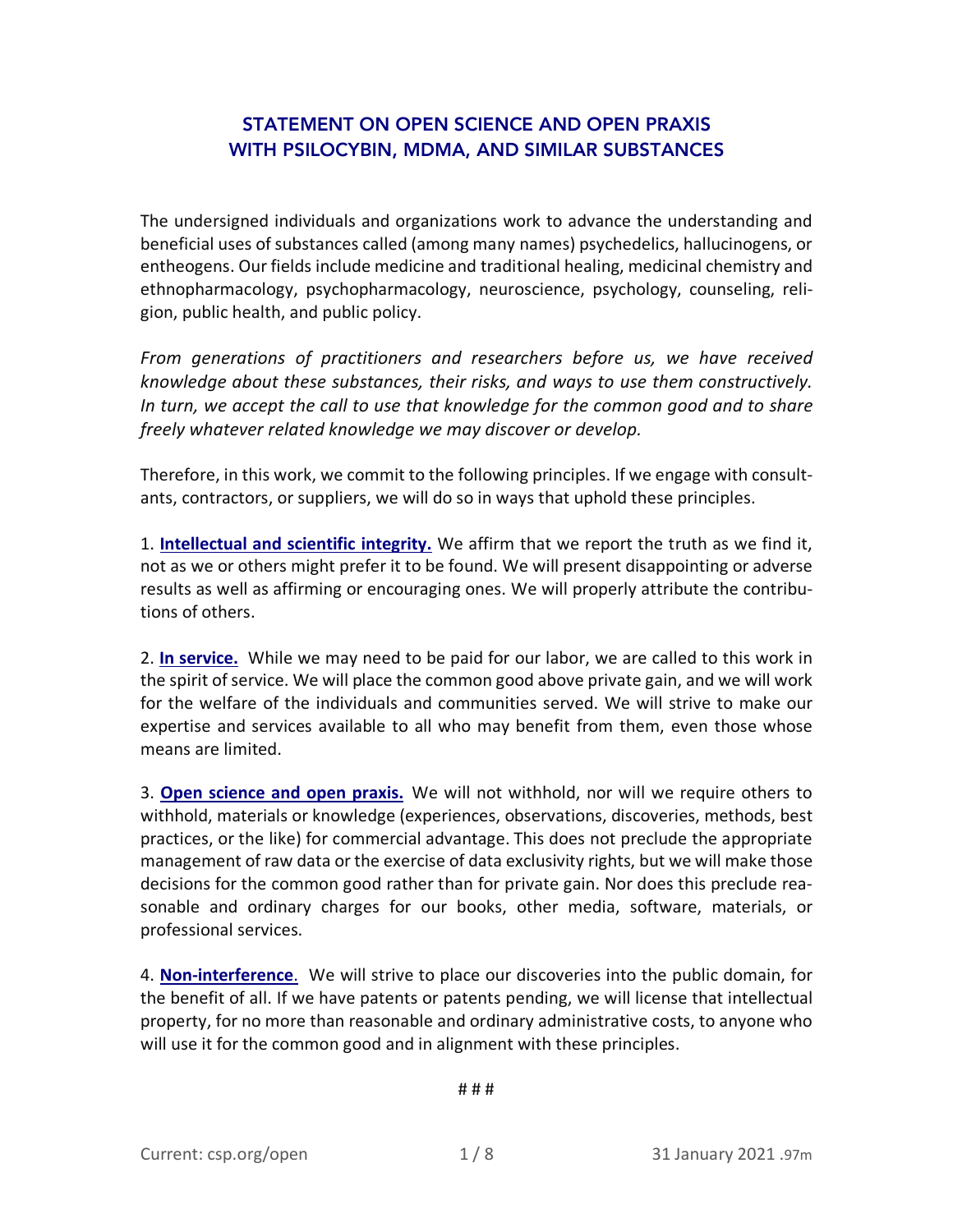Signatories may refine or expand their commitments, broadly in keeping with these principles, via further public statements.

Clerk: Robert Jesse. Please email osop [a] bobjesse [.] com if you'd like yourself or your organization to be included.

Ram Dass (Richard Alpert, PhD) Ralph Metzner, PhD (Green Earth Foundation) James Fadiman, PhD George Greer, MD (Heffter Research Institute) Dennis McKenna, PhD (Heffter Research Institute) Charles S. Grob, MD (UCLA School of Medicine) Harriet de Wit, PhD (University of Chicago) Thomas B. Roberts, PhD (Northern Illinois University) Paul Stamets (Fungi Perfecti) Kathleen Harrison (Botanical Dimensions) Torsten Passie, MD, MA (phil.) (Hannover Medical School) Katherine A. MacLean, PhD Michael P. Bogenschutz, MD (New York University) Anthony P. Bossis, PhD (New York University) Jeffrey R. Guss, MD (New York University) Stephen Ross, MD (New York University) Robert MacCoun, PhD (Stanford University) Robin Carhart-Harris, PhD (Imperial College London) Taylor Lyons, PhD (cand.) (Imperial College London) Jonny Martell, MRCPsych (Imperial College London) Roberta Murphy, MD (Imperial College London) Leor Roseman, PhD (cand.) (Imperial College London) Ben Sessa, MD (Imperial College London) Christopher Timmermann, PhD (cand.) (Imperial College London) Rosalind Watts, DClinPsy (Imperial College London)

**Scientists, scholars, and practitioners** (affiliations/locations listed for identification only)

Ann Shulgin (Alexander Shulgin Research Institute) Frederick S. Barrett, PhD (Johns Hopkins University School of Medicine) Mary P. Cosimano, MSW (Johns Hopkins University School of Medicine) Alan K. Davis, PhD (Johns Hopkins University School of Medicine) Albert Garcia-Romeu, PhD (Johns Hopkins University School of Medicine) Roland R. Griffiths, PhD (Johns Hopkins University School of Medicine) Darrick G. May, MD (Johns Hopkins University School of Medicine) Brian D. Richards, PsyD (Johns Hopkins University School of Medicine) William A. Richards, PhD (Johns Hopkins University School of Medicine) Janis Phelps, PhD (California Institute of Integral Studies)

Mark A.R. Kleiman, PhD (New York University, Marron Institute) Mendel Kaelen, PhD (Imperial College London; Wavepaths)

Current: csp.org/open 2 / 8 31 January 2021 .97m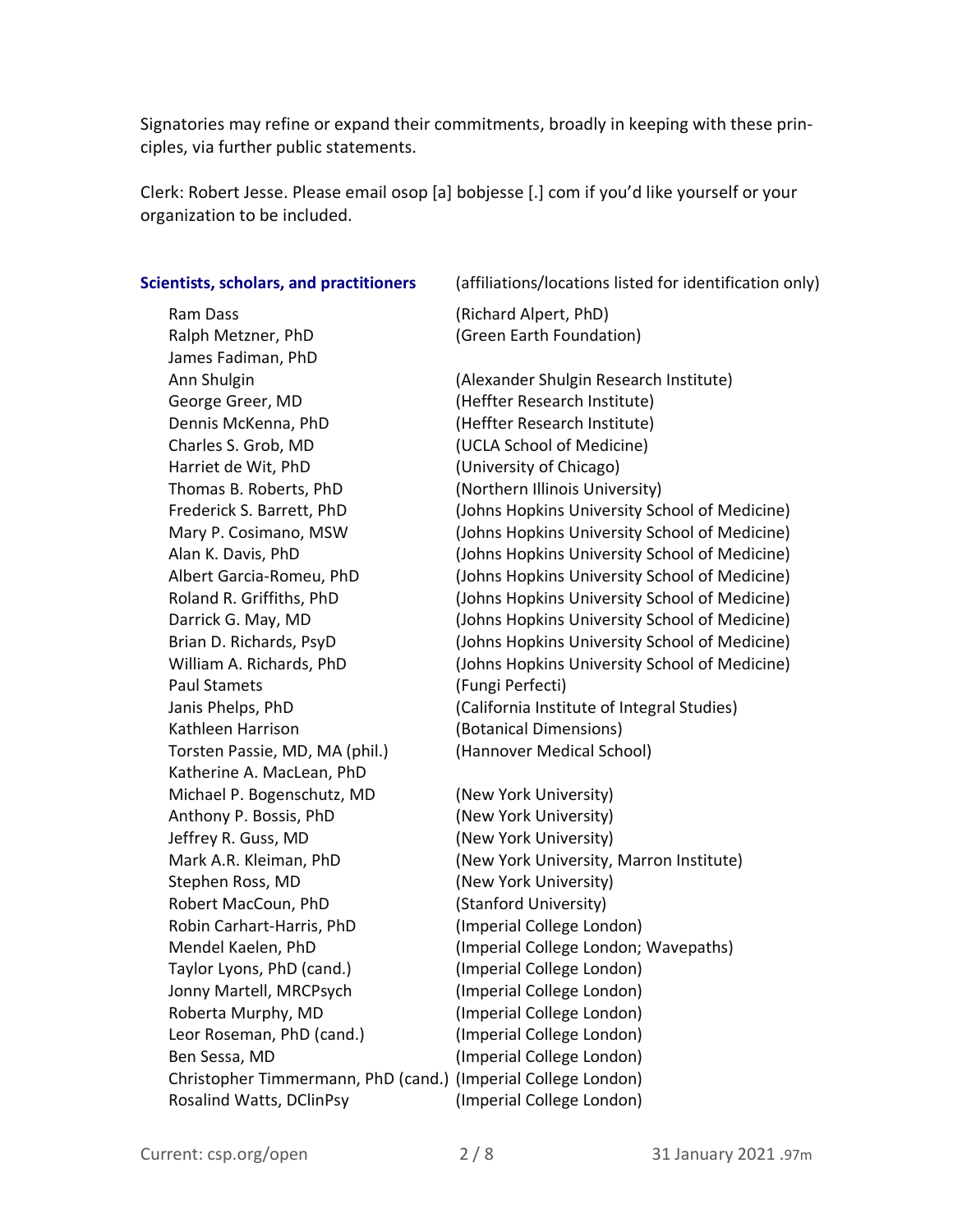#### **Scientists, scholars, and practitioners**, continued

David Luke, PhD (University of Greenwich) Alexander B. Belser, PhD (cand.) (Yale University) Benjamin Kelmendi, MD (Yale School of Medicine) Bradford S. Martins, MD, PhD (Yale School of Medicine) Jordan Sloshower, MD MSc (Yale School of Medicine) Fire Erowid, BA (Erowid Center) Earth Erowid, BA (Erowid Center) Rick Doblin, PhD (MAPS) Amy Emerson (MAPS Public Benefit Corp.) Allison Feduccia, PhD (MAPS Public Benefit Corp.) Lisa Jerome, PhD (MAPS Public Benefit Corp.) Ann Mithoefer, BSN (MAPS Public Benefit Corp.) Berra Yazar-Klosinski, PhD (MAPS) Robert B. Kargbo, PhD (Usona Institute) William A. Linton, PhD (Hon.) (Usona Institute) Poncho Meisenheimer, PhD (Usona Institute) Alexander M. Sherwood, PhD (Usona Institute) Gabor Maté, MD (Simon Fraser University) Adele Getty (Limina Foundation) Jason C. Slot, PhD (Ohio State University) Amanda Feilding (The Beckley Foundation) Matthias E. Liechti, MD, MAS (University Hospital Basel) José Carlos Bouso, PhD (ICEERS, Barcelona) Beatriz Labate, PhD (CIIS/CIESAS) Geoff Bathje, PhD (Adler University, Chicago) Rachel M. Anderson-Eclipse, BA (ECfES.org) David Bove ND, LAc (ECfES.org) Alan Cohn, MD (ECfES.org) James J. Franzo-Eclipse, BA (ECfES.org) Carolyn Garcia (ECfES.org)

Rita Kočárová, PhD (cand.) (National Institute of Mental Health, Czech Republic) Tomáš Páleníček, MD, PhD (National Institute of Mental Health, Czech Republic) Filip Tylš, MD, PhD (National Institute of Mental Health, Czech Republic) Miroslav Horák, PhD (Mendel University, Czech Republic) Peter S. Hendricks, PhD (University of Alabama at Birmingham) Brian T. Anderson, MD, MSc (University of California, San Francisco) Jennifer Mitchell, PhD (University of California, San Francisco; VAMCSF) Christopher S. Stauffer, MD (University of California, San Francisco) Emily Williams, MD (University of California, San Francisco) Michael A. Silver, PhD (University of California, Berkeley) Michael Mithoefer, MD (MAPS Public Benefit Corp.; Med. U. of S. Carolina) Charles L. Raison, MD (Usona Institute; U. Wisconsin-Madison) Nicholas V. Cozzi, PhD (U. Wisconsin-Madison School of Medicine; ASRI) Dráulio Araújo, PhD (Federal University of Rio Grande do Norte, Brazil)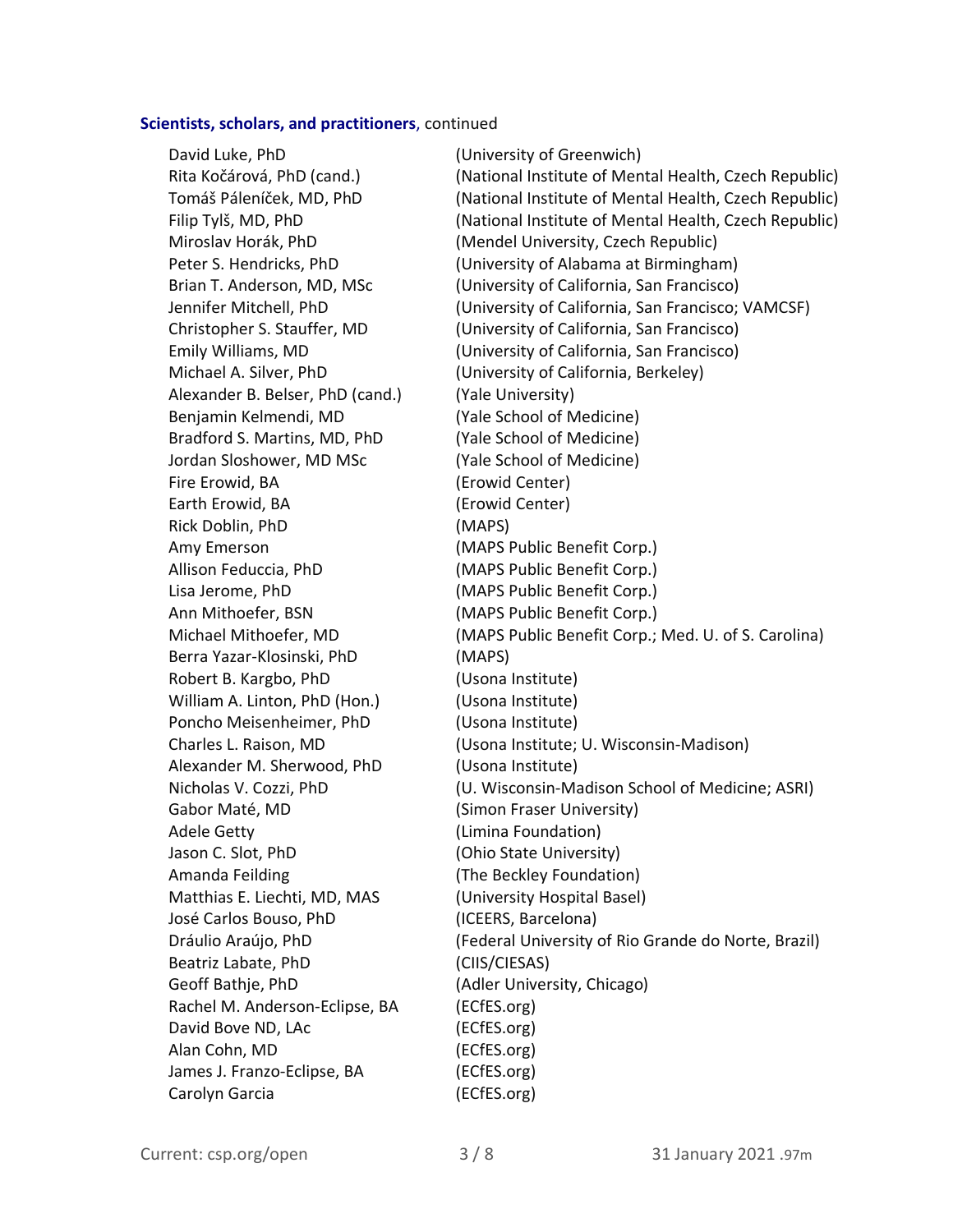# **Scientists, scholars, and practitioners**, continued

| Charleen Justice                                                   | (ECfES.org)                                                                      |
|--------------------------------------------------------------------|----------------------------------------------------------------------------------|
| John Yochanan Russell                                              | (ECfES.org)                                                                      |
| Vip B. Short, DC                                                   | (ECfES.org)                                                                      |
| Jeff Tarrant, PhD                                                  | (ECfES.org)                                                                      |
| Christina Aiyami Tom, PhD                                          | (ECfES.org)                                                                      |
| Sophia Korb, PhD                                                   |                                                                                  |
| Martin Williams, PhD                                               | (PRISM, Australia)                                                               |
| Gabrielle Agin-Liebes, PhD (cand.)                                 | (Palo Alto University)                                                           |
| Eric Osborne, MA Ed.                                               | (MycoMeditations LLC and PLEDG Inc.)                                             |
|                                                                    | Sunil Kumar Aggarwal, MD, PhD, FAAPMR (University of Washington; AIMS Institute) |
| Leanna J. Standish ND, PhD, MSAOM, FABNO (AIMS Institute, Seattle) |                                                                                  |
| Angela Beers, PsyD                                                 | (shadowmedicine.com)                                                             |
| Mariavittoria Mangini, PhD, FNP                                    | (Women's Visionary Council)                                                      |
| Eleonora Molnar, MA                                                | (Women's Visionary Council, Canada)                                              |
| Annie Oak                                                          | (Women's Visionary Council)                                                      |
| Paul Abramson, MD                                                  | (My Doctor Medical Group; UCSF)                                                  |
| Leia Friedman, MS                                                  | (The Psychedologist)                                                             |
| Daniel McQueen, MA                                                 | (Medicinal Mindfulness)                                                          |
| Riccardo Vitale, PhD                                               | (UMIYAC, Cartagena, Columbia)                                                    |
| Iker Puente, PhD                                                   | (Barcelona)                                                                      |
| Rafael Lancelotta                                                  | (University of Wyoming)                                                          |
| Julie Holland, MD                                                  |                                                                                  |
| Matthew Brown, DO, MBA                                             | (Psych Arts)                                                                     |
| Sonja Styk, Dr.Med.                                                | (Swiss Medical Society for Psycholytic Therapy)                                  |
| Juraj Styk, Dr.Med.                                                | (Swiss Medical Society for Psycholytic Therapy)                                  |
| Kevin Franciotti                                                   | (The New School, New York)                                                       |
| Kyle Buller                                                        | (Psychedelics Today)                                                             |
| Meghan Kennedy, LCSW                                               | (SuiteEthos, Chicago)                                                            |
| Henrik Jungaberle, Dr.sc.hum.                                      | (MIND Foundation)                                                                |
| Kelan Thomas, PharmD, MS                                           | (Touro University California; UCSF)                                              |
| Andrew Penn, MS, NP                                                | (UCSF; Kaiser Permanente)                                                        |
| Mary McDermott, MFT                                                |                                                                                  |
| Erika Masak-Goldman, LMFT                                          | (EMG Clinical Group)                                                             |
| Elena Felder, MFT                                                  |                                                                                  |
| Efrem Nulman, PhD                                                  | (Wellness Enterprise)                                                            |
| Raymond C. Turpin, PsyD                                            | (Smoky Mountain Psychological Services, PLLC)                                    |
| Jessica L. Nielson, PhD                                            | (University of Minnesota Medical School)                                         |
| Heather L. Walker, PhD                                             |                                                                                  |
| Luís Fernando Tófoli                                               | (University of Campinas, Brazil)                                                 |
| Sidarta Ribeiro, PhD                                               | (Federal Univ. of Rio Grande do Norte Natal, Brazil)                             |
| K. Casey Alexander Paleos, MD                                      | (New York, NY)                                                                   |
| Ray Worthy, PhD, MD                                                | (New Orleans, LA)                                                                |
|                                                                    |                                                                                  |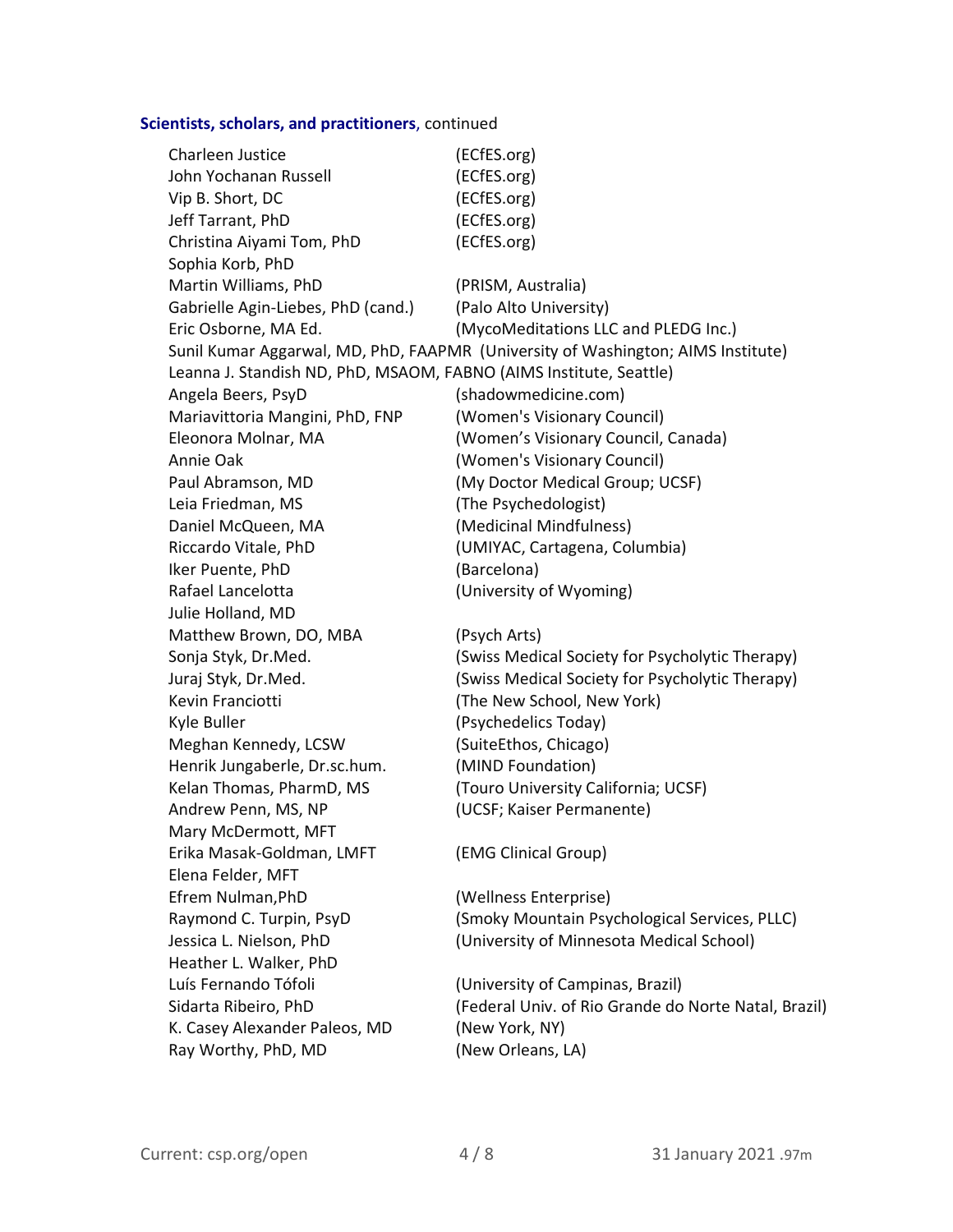### **Scientists, scholars, and practitioners**, continued

Karen Cooper, RN, BSN, MA Darlene Teles (Eleve | Bem-Estar e Educação) Pamela Kryskow, MD (University of British Columbia) Stephen Chapman (Isomer Design) Florence Wright, MD (UCLA Radiation Oncology) Thomas Eckert (Oregon Psilocybin Society) Sheri Eckert **Manual Eckert** (Oregon Psilocybin Society) Kate Blov, M.Ed (Soul-ution Therapy) James Keim, MSW, LCSW (OLP Therapeutics) Phil Welches, PhD (Sana Healing Collective) Jerry B. Brown, PhD (The Psychedelic Gospels) Julie M. Brown, MA (The Psychedelic Gospels) Rixt Luikenaar, MD, FACOG, MBA (Rebirth Obgyn, Holladay, UT) Madrone Love, MA (GSAPS) Rebecca Rothberg, PsyD (cand.) (GSAPS, Palo Alto University) Yvan Beaussant, MD, MSc (DFCI, Harvard Medical School) Rachel Aidan (CEO, The Synthesis Institute) Connie Magee, MS Ed, LMT (Sacred Valley Healing Arts) Marni Levy, LMFT (True Yang Therapy, Oakland)

Selma C. Holden, MD, MPH, MS (U. of New England College of Osteopathic Medicine) William Ron Hill, PsyD (Tulane University School of Medicine) B. Rael Cahn, MD, PhD (University of Southern California) Joost J. Breeksema, PhD (cand.) (University of Groningen Centre of Psychiatry) Charlene Williams, PhD (UCLA SoM Dept. Head and Neck Surgery) Bennet A. Zelner, PhD (U. of Maryland and Transformative Capital Institute) Nicholas Denomme, PhD (cand.) (University of Michigan, Ann Arbor) Elena Argento, PhD, MPH (British Columbia Centre on Substance Use) Cody Callon, MSW, RSW (British Columbia Centre on Substance Use) Lindsay Mackay, MD, CCFP (British Columbia Centre on Substance Use) Farah Saab, MPH, CCRC, ACRP-CP (British Columbia Centre on Substance Use) Wendy T.M. Pots, PhD (University of Twente, the Netherlands) Myles Katz (Co-Founder, The Synthesis Institute) Martijn Schirp (Co-Founder, The Synthesis Institute) Laura Bechtold, MSc Psych (Charité-Universitätsmedizin Berlin, Germany) Malte Klar, Dipl Psych (Charité-Universitätsmedizin Berlin, Germany) Nele Lensing, PhD, Dipl Psych (Charité-Universitätsmedizin Berlin, Germany) Dimitris Repantis, MD (Charité-Universitätsmedizin Berlin, Germany) Olga Ulkova, MA (Charité-Universitätsmedizin Berlin, Germany)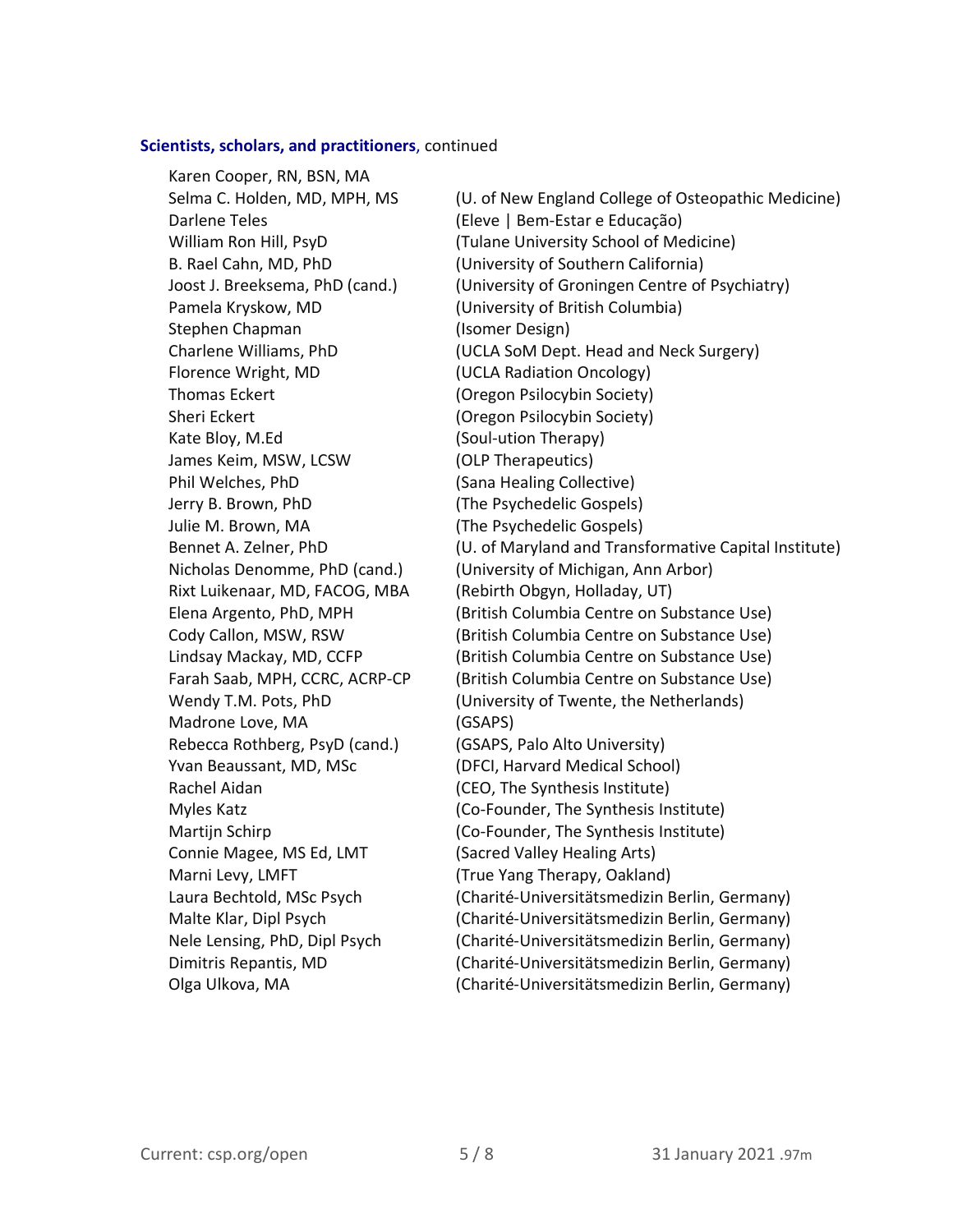### **Research and service organizations**

Multidisciplinary Association for Psychedelic Studies (MAPS) Heffter Research Institute The Beckley Foundation Erowid Center Usona Institute (see usonainstitute.org/openscience) Botanical Dimensions California Institute of Integral Studies (CIIS) Wavepaths, Ltd. chacruna.net Eugene Center for Ethnobotanical Studies (ECfES.org) Psychedelic Research in Science and Medicine (prism.org.au) Union of Indigenous Yage Medics of the Colombian Amazon (UMIYAC) Khanyisa Healing Gardens NPC, South Africa International Center for Ethnobotanical Education Research and Service (ICEERS) OPEN Foundation (openfoundation.nl) Medicinal Mindfulness, LLC Heroic Hearts Project Earth Medicine Institute Psychedelics Today MIND European Foundation for Psychedelic Science Women's Visionary Council (WVC) OLP Therapeutics Osmond Labs AB (Sweden) Alignment Center (alignment.center) Mind Medicine Australia (MMA) (www.mindmedicineaustralia.org) British Columbia Centre on Substance Use Intercollegiate Psychedelics Network (IPN) UC Berkeley Center for the Science of Psychedelics Oregon Indole Ring, LLC Graduate Student Association for Psychedelic Studies (GSAPS) The Danish Network for Psychedelic Research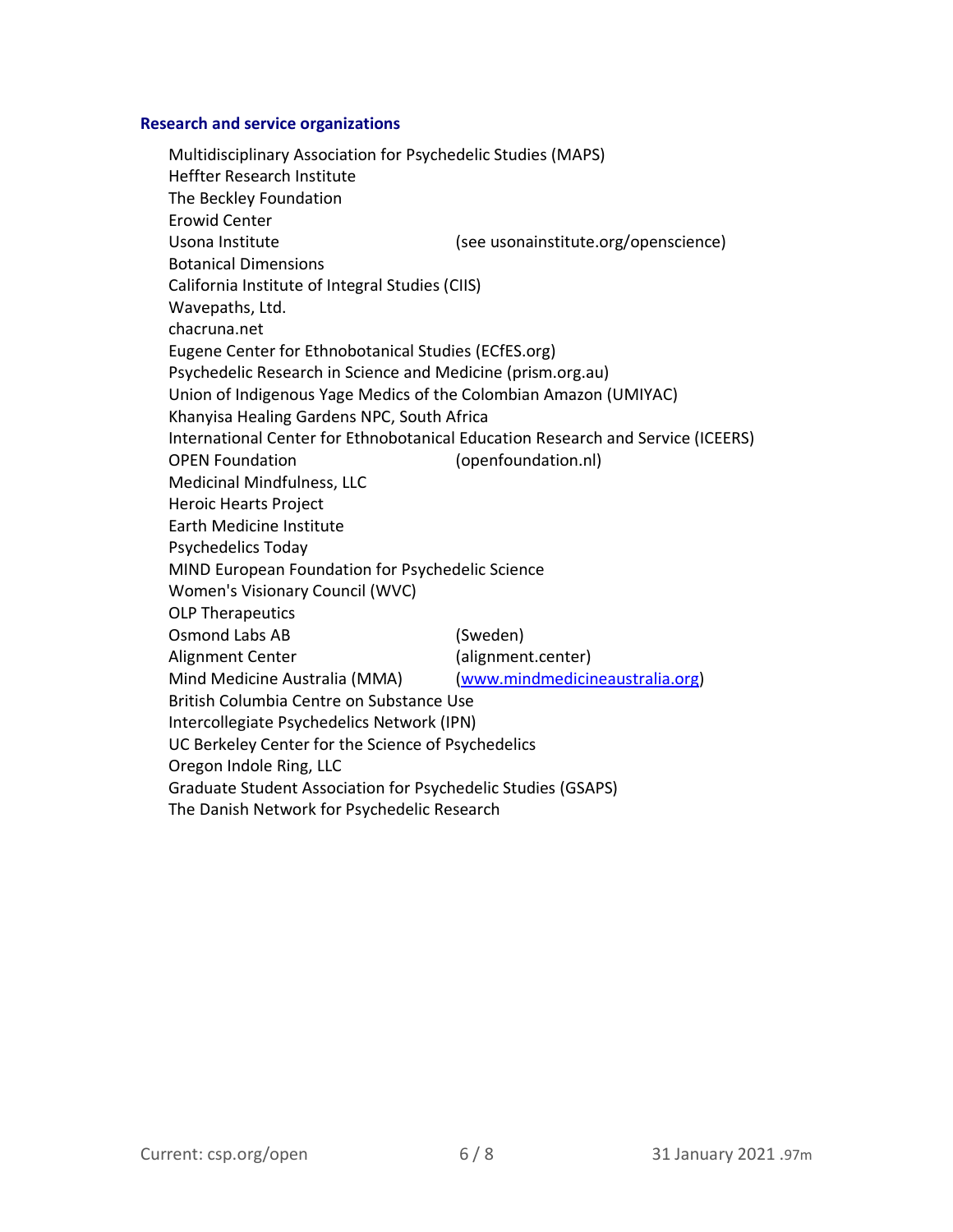# **Psychedelic societies and integration circles**

Psychedelic Safety, Support, and Integration, Chicago Chicago Psychedelic Community The Psychedelic Society, UK Portland Psychedelic Society The Psychedelic Society Germany Australian Psychedelic Society Art of Waking Up (Los Angeles) AsiaTripper (Taiwan, HongKong, etc.) Czech Psychedelic Society (czeps.org/en) Montreal Psychedelic Society Psychedelic Society of Minneapolis Mt. Tam Integration (Marin County, Calif.) Hummingbird Medicine Art and Healing Studio Mind Medicine Australia Integration Circle, Aus